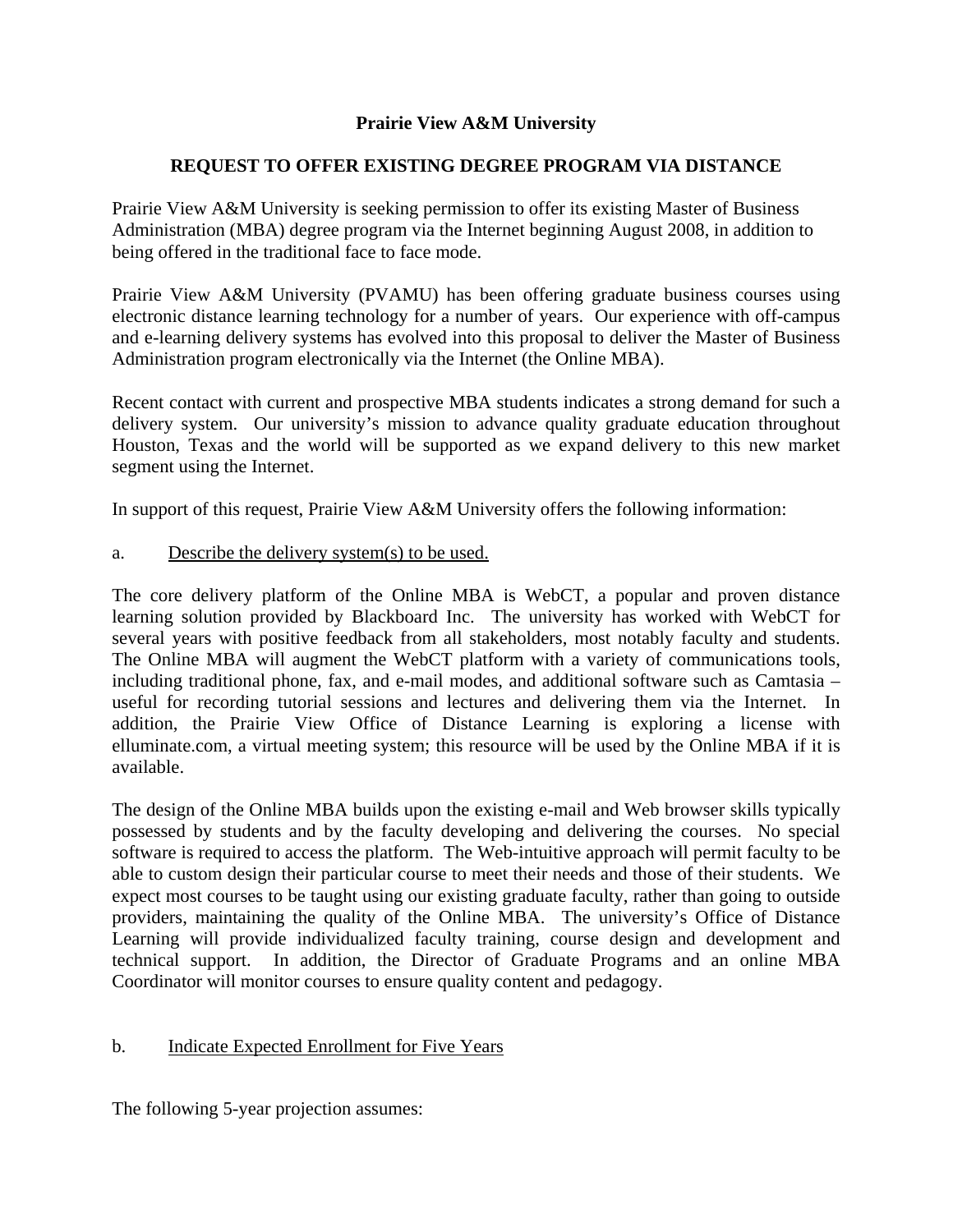- 25 students with business-related undergraduate degrees will matriculate each Fall semester, taking two course per semester for six semesters.
- Each semester (Fall, Spring, Summer) 10 students without business-related undergraduate degrees will enter the program and take two online prerequisite courses per semester.

| <b>Time Period</b>           | <b>Enrollment, Semester Credit Hours (SCH)</b>                                                               |                 |  |
|------------------------------|--------------------------------------------------------------------------------------------------------------|-----------------|--|
| Fall 2008- Summer2009        | <b>Fall 2008</b>                                                                                             |                 |  |
|                              | Initial cohort of 25 students matriculates                                                                   |                 |  |
| In Fall 2008, a 25-student   | 25 students take 2 courses, 3 SCH per course                                                                 | $= 150$ SCH     |  |
| cohort with business related | 10 new students take online prerequisite courses                                                             |                 |  |
| undergraduate degrees        | 10 students take 2 courses, 3 SCH per course                                                                 | 60 SCH<br>$=$   |  |
| begins the 6-semester MBA    |                                                                                                              |                 |  |
| program (graduating at end   | <b>Spring 2009</b>                                                                                           |                 |  |
| of Summer 2010).             | Fall 08 cohort's $2^{nd}$ semester                                                                           |                 |  |
|                              | 25 students take 2 courses, 3 SCH per course                                                                 | $= 150$ SCH     |  |
| Each semester, 10 new        | 20 students take online prerequisite courses                                                                 |                 |  |
| students without business-   | 20 students take 2 courses, 3 SCH per course                                                                 | $= 120$ SCH     |  |
| related degrees enroll in    |                                                                                                              |                 |  |
| online prerequisite courses. | Summer <sub>2009</sub>                                                                                       |                 |  |
|                              | Fall 08 cohort's $3^{rd}$ semester                                                                           |                 |  |
|                              | 25 students take 2 courses, 3 SCH per course                                                                 | $= 150$ SCH     |  |
|                              | 30 students take online prerequisite courses                                                                 |                 |  |
|                              | 30 students take 2 courses, 3 SCH per course                                                                 | $= 180$ SCH     |  |
|                              |                                                                                                              |                 |  |
|                              | <b>Total</b> (Fall 2008 – Summer 2009)                                                                       | $= 810$ SCH     |  |
| 2009-2010                    | <b>Fall 2009</b>                                                                                             |                 |  |
|                              | Fall 08 cohort's 4 <sup>th</sup> semester: 2 courses                                                         | <b>150 SCH</b>  |  |
| In Fall 2009, a new 25-      | New Fall 09 cohort matriculates: 2 courses                                                                   | <b>150 SCH</b>  |  |
| student cohort with business | 30 Students each take 2 prerequisite courses                                                                 | <b>180 SCH</b>  |  |
| related undergraduate        |                                                                                                              |                 |  |
| degrees begins the 6-        | <b>Spring 2010</b>                                                                                           |                 |  |
| semester MBA program         | Fall 08 cohort's 5 <sup>th</sup> semester: 2 courses<br>Fall 09 cohort's 2 <sup>nd</sup> semester: 2 courses | <b>150 SCH</b>  |  |
| (graduating at end of        |                                                                                                              | <b>150 SCH</b>  |  |
| Summer 2011).                | 30 Students each take 2 prerequisite courses                                                                 | <b>180 SCH</b>  |  |
|                              |                                                                                                              |                 |  |
| Enrollment in prerequisite   | Summer 2010                                                                                                  |                 |  |
| courses stabilizes at 30     | Fall 08 cohort's last semester: 2 courses<br>Fall 09 cohort's 3 <sup>rd</sup> semester: 2 courses            | <b>150 SCH</b>  |  |
| students per semester.       |                                                                                                              | 150 SCH         |  |
|                              | 30 Students each take 2 prerequisite courses                                                                 | 180 SCH         |  |
|                              | <b>Total</b> (Fall 2009 – Summer 2010)                                                                       | <b>1440 SCH</b> |  |
| 2010-2011                    | Fall 2010                                                                                                    |                 |  |
|                              | Fall 09 cohort's 4 <sup>th</sup> semester: 2 courses                                                         | 150 SCH         |  |
| In Fall 2010, a new 25-      | New Fall 10 cohort matriculates: 2 courses                                                                   | <b>150 SCH</b>  |  |
| student cohort with business | 30 Students each take 2 prerequisite courses                                                                 | 180 SCH         |  |
|                              |                                                                                                              |                 |  |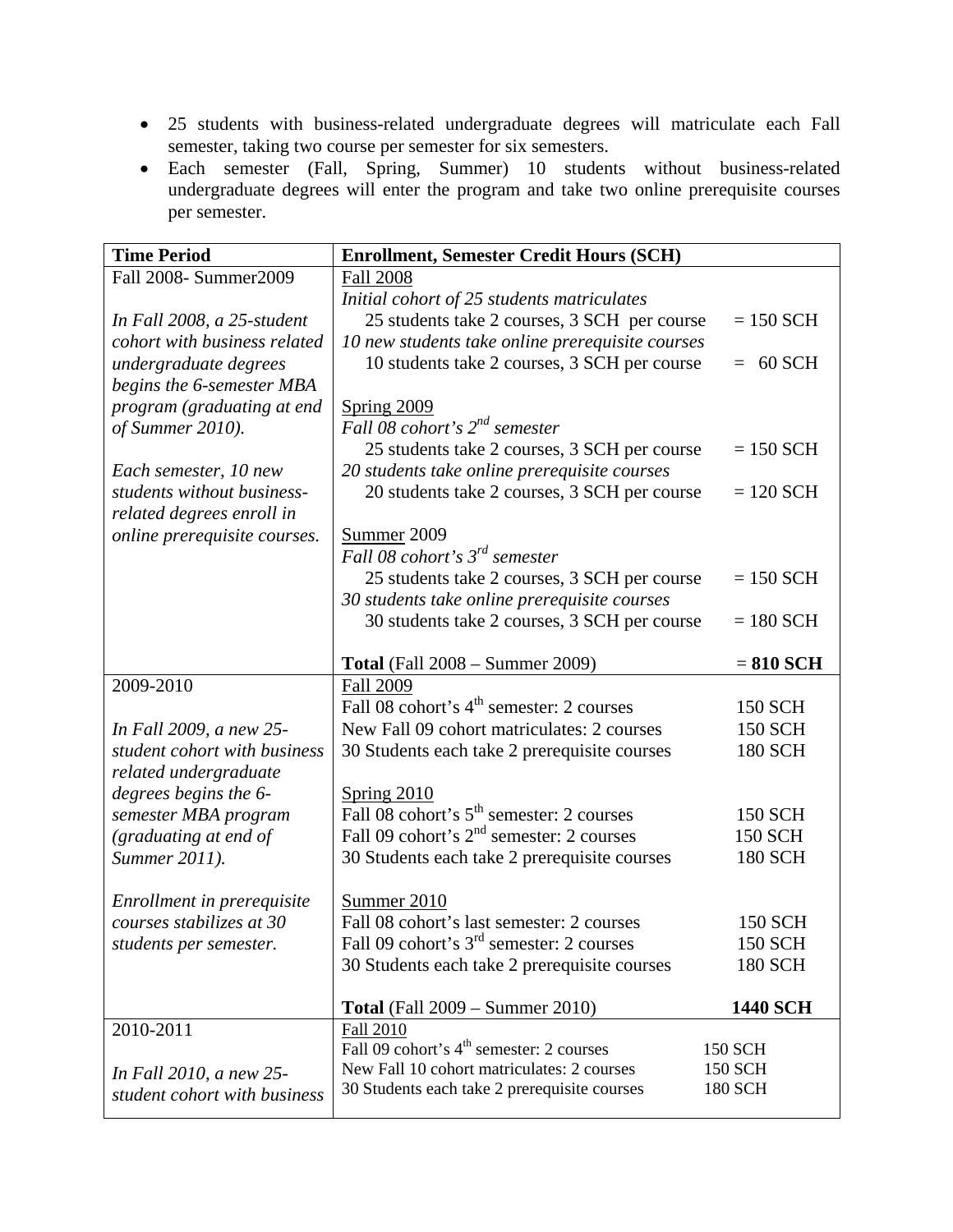| related undergraduate                                                        | Spring 2011                                                                |                 |  |  |
|------------------------------------------------------------------------------|----------------------------------------------------------------------------|-----------------|--|--|
| degrees begins the 6-                                                        | Fall 09 cohort's 5 <sup>th</sup> semester: 2 courses                       | 150 SCH         |  |  |
|                                                                              | Fall 10 cohort's 2 <sup>nd</sup> semester: 2 courses                       | 150 SCH         |  |  |
| semester MBA program                                                         | 30 Students each take 2 prerequisite courses                               | 180 SCH         |  |  |
| (graduating at end of                                                        |                                                                            |                 |  |  |
| Summer 2012).                                                                | Summer 2011                                                                |                 |  |  |
|                                                                              | Fall 09 cohort's last semester: 2 courses                                  | <b>150 SCH</b>  |  |  |
| Enrollment in prerequisite                                                   | Fall 10 cohort's 3 <sup>rd</sup> semester: 2 courses                       |                 |  |  |
| courses continues at 30                                                      |                                                                            | 150 SCH         |  |  |
| students per semester.                                                       | 30 Students each take 2 prerequisite courses                               | <b>180 SCH</b>  |  |  |
|                                                                              |                                                                            |                 |  |  |
|                                                                              |                                                                            |                 |  |  |
|                                                                              | <b>Total</b> (Fall 2009 – Summer 2010)                                     | <b>1440 SCH</b> |  |  |
| 2011-2012                                                                    | Fall 2011                                                                  |                 |  |  |
|                                                                              | Fall 10 cohort's 4 <sup>th</sup> semester: 2 courses                       | <b>150 SCH</b>  |  |  |
| In Fall 2010, a new 25-                                                      | New Fall 11 cohort matriculates: 2 courses                                 | <b>150 SCH</b>  |  |  |
| student cohort with business                                                 | 30 Students each take 2 prerequisite courses                               | 180 SCH         |  |  |
| related undergraduate                                                        |                                                                            |                 |  |  |
|                                                                              | Spring 2012                                                                |                 |  |  |
| degrees begins the 6-                                                        | Fall 10 cohort's 5 <sup>th</sup> semester: 2 courses                       | <b>150 SCH</b>  |  |  |
| semester MBA program                                                         | Fall 11 cohort's 2 <sup>nd</sup> semester: 2 courses                       | 150 SCH         |  |  |
| (graduating at end of                                                        | 30 Students each take 2 prerequisite courses                               | <b>180 SCH</b>  |  |  |
| Summer 2012).                                                                |                                                                            |                 |  |  |
|                                                                              | Summer 2012                                                                |                 |  |  |
| Enrollment in prerequisite                                                   | Fall 10 cohort's last semester: 2 courses                                  | 150 SCH         |  |  |
| courses continues at 30                                                      | Fall 11 cohort's 3 <sup>rd</sup> semester: 2 courses                       | 150 SCH         |  |  |
| students per semester.                                                       | 30 Students each take 2 prerequisite courses                               | 180 SCH         |  |  |
|                                                                              |                                                                            |                 |  |  |
|                                                                              |                                                                            |                 |  |  |
|                                                                              | <b>Total</b> (Fall 2009 – Summer 2010)                                     | 1440 SCH        |  |  |
| 2011-2012                                                                    | Fall 2011                                                                  |                 |  |  |
|                                                                              | Fall 10 cohort's 4 <sup>th</sup> semester: 2 courses                       | 150 SCH         |  |  |
|                                                                              | New Fall 11 cohort matriculates: 2 courses                                 | 150 SCH         |  |  |
| In Fall 2010, a new 25-                                                      | 30 Students each take 2 prerequisite courses                               | 180 SCH         |  |  |
| student cohort with business                                                 |                                                                            |                 |  |  |
| related undergraduate                                                        |                                                                            |                 |  |  |
| degrees begins the 6-                                                        | <b>Spring 2012</b><br>Fall 10 cohort's 5 <sup>th</sup> semester: 2 courses |                 |  |  |
| semester MBA program                                                         | Fall 11 cohort's 2 <sup>nd</sup> semester: 2 courses                       | 150 SCH         |  |  |
| (graduating at end of                                                        |                                                                            | <b>150 SCH</b>  |  |  |
| Summer 2012).                                                                | 30 Students each take 2 prerequisite courses                               | 180 SCH         |  |  |
|                                                                              |                                                                            |                 |  |  |
|                                                                              | Summer 2012                                                                |                 |  |  |
| Enrollment in prerequisite                                                   | Fall 10 cohort's last semester: 2 courses                                  | <b>150 SCH</b>  |  |  |
| courses continues at 30                                                      | Fall 11 cohort's 3 <sup>rd</sup> semester: 2 courses                       | 150 SCH         |  |  |
| students per semester.                                                       | 30 Students each take 2 prerequisite courses                               | <b>180 SCH</b>  |  |  |
|                                                                              |                                                                            |                 |  |  |
|                                                                              |                                                                            |                 |  |  |
|                                                                              | <b>Total</b> (Fall 2009 – Summer 2010)                                     | <b>1440 SCH</b> |  |  |
| Note: Maximum enrollment per course is 25 students. Should enrollment exceed |                                                                            |                 |  |  |

projections, multiple course sections will be offered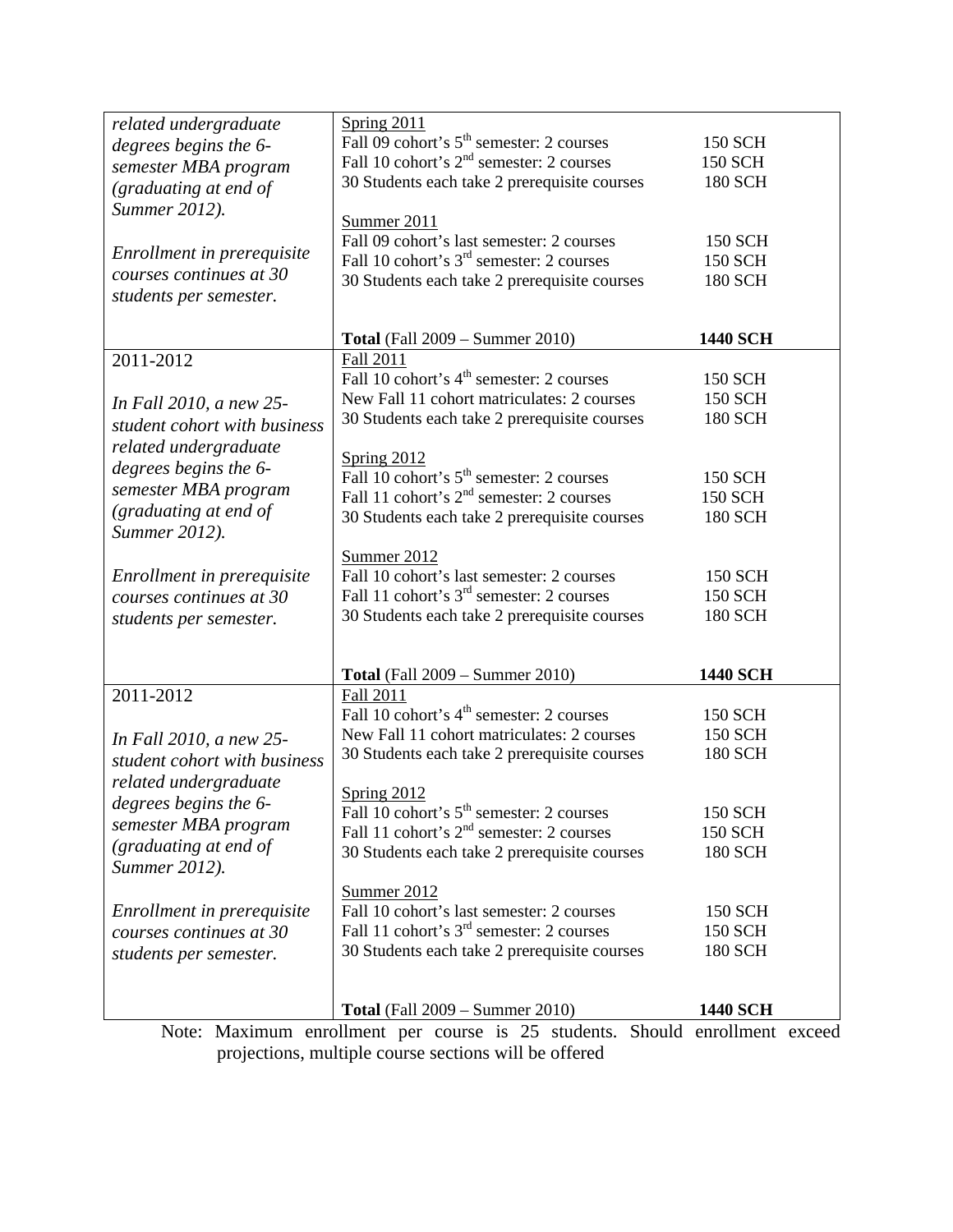### Describe the geographic area to be served and if concurrence from affected institutions has been obtained.

The geographic boundaries of this program are limited only to those with adequate telecommunications support for Internet access. As such, there is no specific geographic area that describes the service area other than that specified by the availability of telecommunications infrastructure to support Internet operations. Consequently, "concurrence from affected institutions" is not appropriate for this globally-oriented initiative. Though we expect to draw a number of students from the local area surrounding Prairie View, including the Houston metropolitan area, there is no requirement for Online MBA students to attend any portion of the program at the PVAMU campus; hence we also expect to draw students from other parts of Texas, from the rest of the United States, and from other nations.

### c. Confirm compliance with Sections Subchapter E (Attach separately a certification of compliance statement)

Prairie View A&M University is in full compliance with THECB guidelines for distance education as stated in THECB Rules: *Chapter 4, Subchapter E*. PVAMU's *Institutional Report on Distance Education and Off-Campus Instruction* has been approved by the Texas Higher Education Coordinating Board.

A certification of compliance statement is attached

d. Attach in tabular format, a list of the courses to be taught, including course number and title; the number of semester credit hours for each; and the mode of instruction for each. Indicate which courses have already been developed as distance courses and the timeline for others to be developed as distance courses.

Attached is a list of the graduate courses that are related to the Online MBA. Some of these courses have been offered as online courses for several years.

e. Attach a chart showing semester credit hour requirements for the program, including total SCH.

Attached is a chart showing semester credit hour requirements for the program, including total SCH.

f. Attach a roster of instructional staff, following the format required by the Southern Association of Colleges and Schools. Address impact of the program on teaching loads.

Attached is a roster of instructional staff.

Also, describe faculty training to develop and deliver distance courses.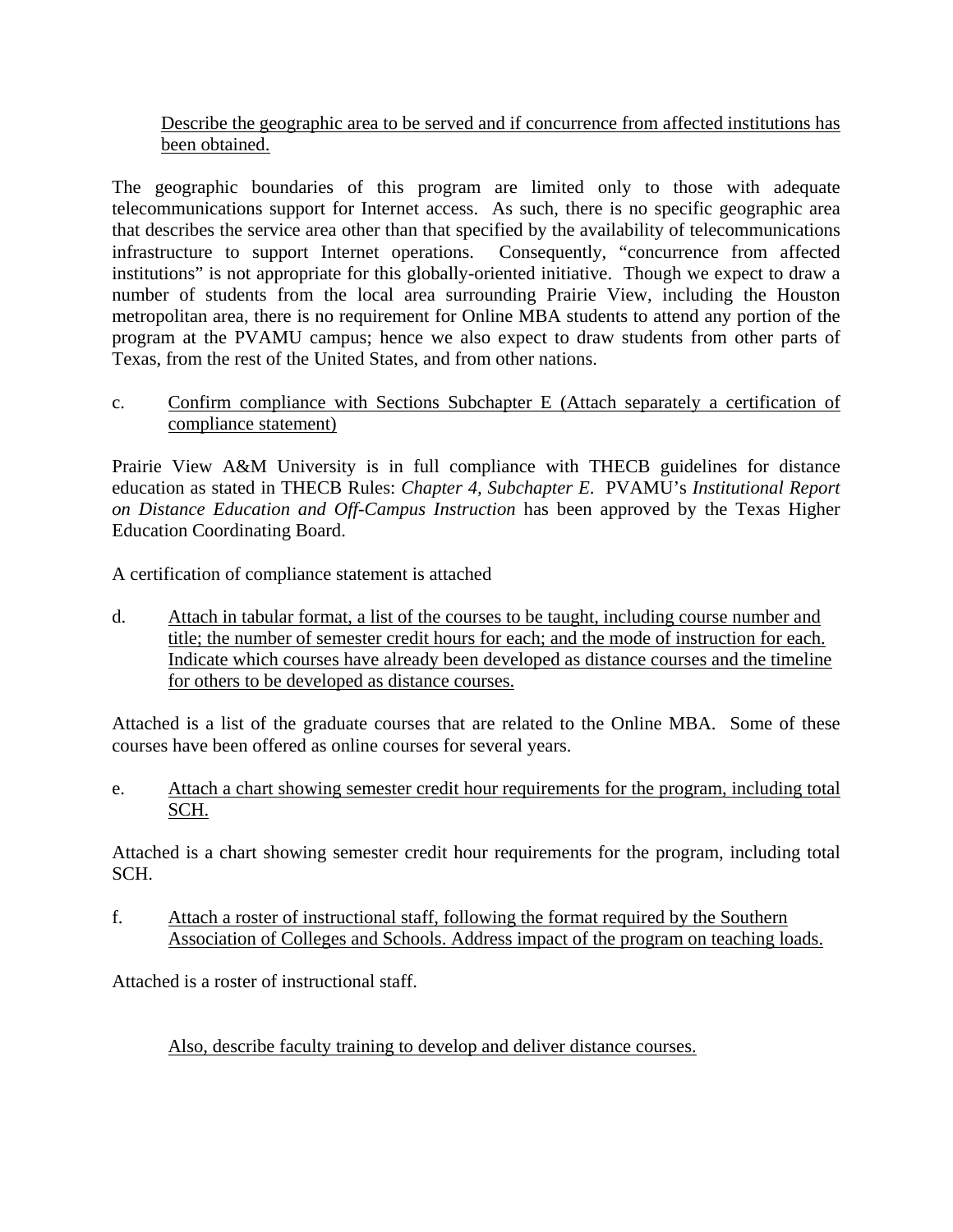The Prairie View Office of Distance Learning will supervise instructional training activities associated with the Online MBA. Online MBA faculty will be WebCT certified; at PVAMU this requires at least two training sessions and an acceptable score on a WebCT certification exam. The Office of Distance Learning will supervise continuing training for faculty who are already certified to increase their expertise. In addition, faculty champions—those skilled in WebCT usage—will be used as peer support for less experienced faculty.

### Address impact of the program on teaching loads

The normal teaching load for a full-time faculty is twelve semester credit hours (4 undergraduate or 3 graduate courses). However, depending on the level of courses (graduate vs. undergraduate), new course/program development, research expectation, and other administrative duties, the course load is reduced for tenure track faculty and graduate faculty to nine hours (3 undergraduate or 2 graduate courses). Teaching loads will be unaffected by the Online MBA (except in cases of temporary course reductions which may occur when an online course is developed and taught for the first time).

# g. Describe the evaluation plan to be used, addressing SACS criteria.

# Planning Process

The planning process for any new program or for program changes is continuous and originates with the faculty, (represented by the COB Graduate Faculty Committee). The process includes the Dean of the College of Business, Department Heads, Graduate business program director, Coordinator (newly appointed) and the Graduate Committee (and graduate faculty) in the College including external and advisory councils, and the College of Business Dean's Advisory Board. The final recommendations from the University Graduate Council and the Dean of the Graduate School will be approved by the Provost and Vice President for Academic Affairs.

# Assurance of Learning

Assessment of programs is an essential part of our operations, planning and continuous improvement efforts. The College of Business conducts assurance of learning assessment at the course and program level using methodology consistent with SACS and AACSB. Program-level assessment includes exposition of program learning goals, direct assessment of program learning objectives, and closing-the-loop actions that use assessment results to improve student learning outcomes. The Chair of the College of Business Assessment Committee will oversee this assurance of learning process. Furthermore, the College conducts narrative student opinion surveys (SOS) for each course in addition to the multiple choice SOS (online) required by the University. The narrative SOS surveys will be adapted for online use. Feedback from each of these assessments will be used to identify areas of strengths and weaknesses and appropriate actions will be taken to address the weaknesses of online courses.

### Online MBA Program Learning Goals

a) Mastery of Content: Graduates will demonstrate an ability to think critically and to solve business problems.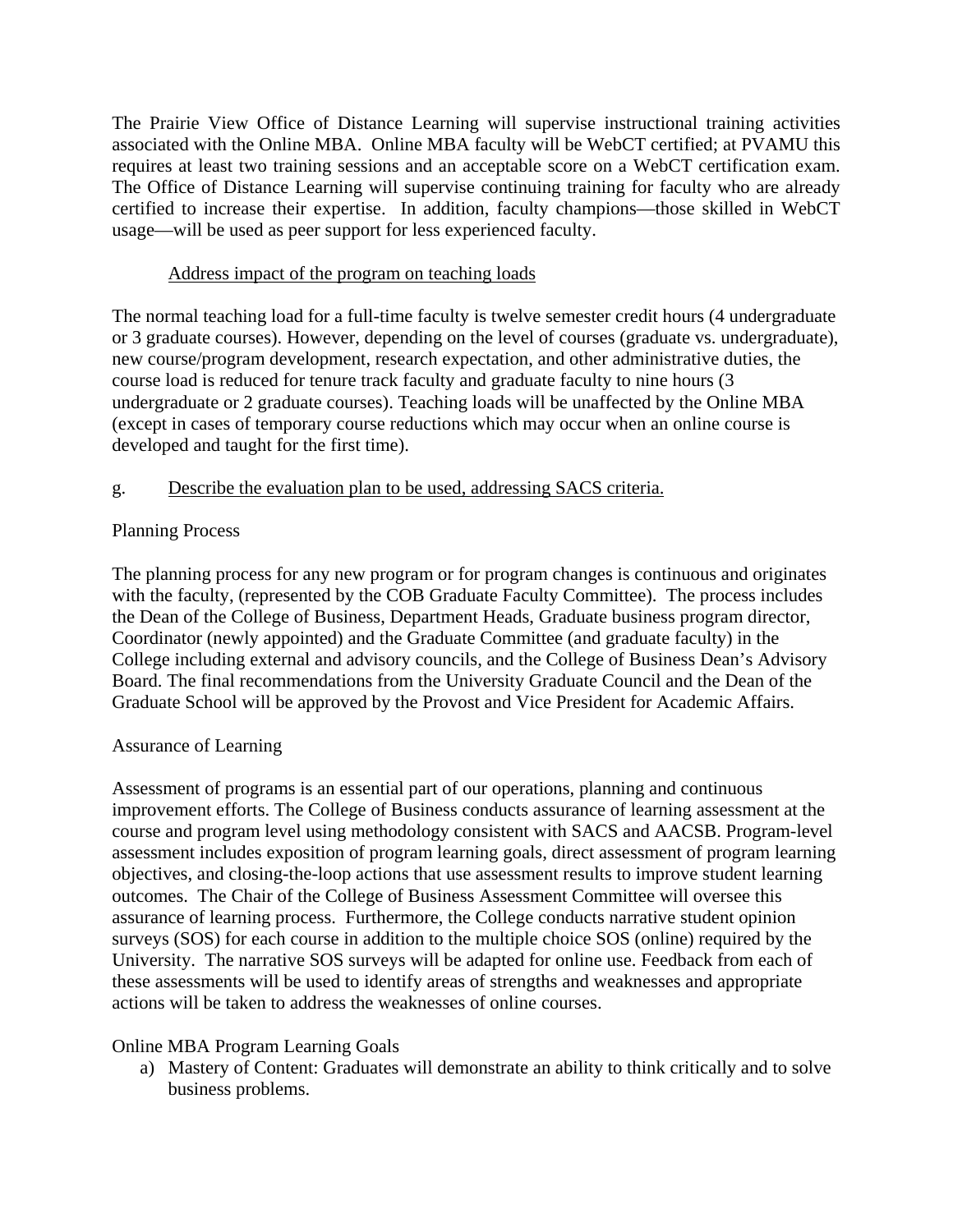- b) Teamwork: Graduates will demonstrate an ability to work well together in a virtual environment.
- c) Ethics: Graduates will have an ethical perspective
- d) Global Perspective: Graduates will be knowledgeable in global business issues
- e) Communications: Graduates will demonstrate an ability to be effective communicators.

Monitoring and Evaluating Online Classes

The Director, Graduate Programs in Business will serve as the liaison between the department heads, faculty and graduate students. The Program Director will collaborate with the department heads to ensure that all logistical, technological, and instructional needs are met.

Procedures for Evaluating Faculty Teaching Online

Procedures for evaluating faculty teaching online will be the same as those used at the main campus. These are:

a. Teaching effectiveness will be evaluated each semester by the students enrolled into respective courses using two online instruments, namely, the University SOS (Student Opinion Survey) and the College of Business open-ended survey.

b. Department Heads and program Director and Coordinator will also monitor and evaluate faculty online teaching, including periodic visits WebCT course sites.

c. Each full-time faculty will be evaluated each year on teaching, research and service as part of the annual performance expectations evaluation.

d. Using TrueOutcomes.com, student work will be uploaded for assessment purposes.

h. Attach Cost Estimate Form that indicates *additional* costs associated with this request and sources of funds to meet the costs.

Attached is an instructional telecommunications (IT) cost estimate form. No additional non-ITrelated costs are to be incurred as a result of this proposal. Current funding and tuition levels are sufficient to support this program.

### i. Describe the arrangements made to share educational resources through consortia with other institutions, if any.

There are no plans to use any resources from any other institution. This proposed the educational resources already allocated to meet our mission will support the program.

i. Additional information that would be useful in evaluating this request.

# **j. EXECUTIVE SUMMARY**

### **Request to Offer the Existing Master of Business Administration Program Via the Internet**

This proposal requests that Prairie View A&M University (PVAMU) receive authority to deliver the existing Master of Business Administration program via the Internet (the Online MBA),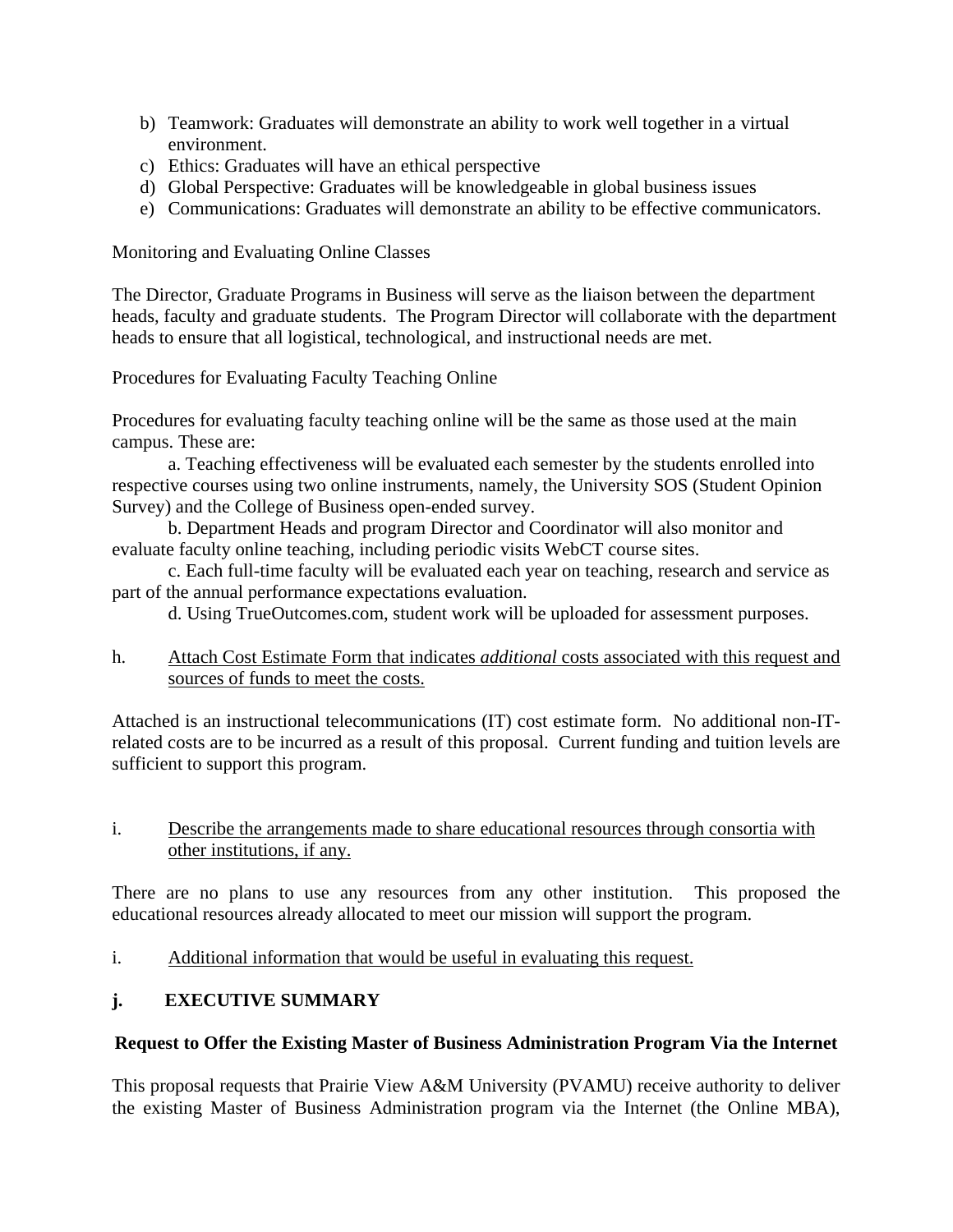while maintaining the traditional campus-based MBA program. Offering an online capability will allow students desiring a masters degree that opportunity when they are unable to come to campus. The expansion from on-campus only to Internet delivery permits PVAMU to further expand access to the citizens of Texas to a high-quality, cost-effective graduate business administration program.

The major characteristics of the proposal:

- Extends current web-based course offerings
- Requires modest additional funding
- Expands access to higher education to a new market segment
- Builds on an established base of students already taking online courses
- Assists faculty with one-on-one course design, development and delivery
- Adds a projected 1,800 semester credit hours of graduate enrollment annually to PVAMU, helping to meet enrollment goals established by *Closing the Gaps* and PV's *Academic Development Initiative*.

#### **The Online MBA in Perspective**

Selected faculty members of the College of Business at PVAMU have been offering graduate courses via the Internet for many years. Feedback from these courses has been very positive, based on faculty and student feedback and enrollment numbers. During this period, improvements in technology and software have been made, and potential students have become increasingly web-savvy. PVAMU's Office of Distance Learning is adept at providing and supporting the WebCT (Blackboard) Learning Management System, providing faculty with a high-quality, student-oriented platform for online course delivery. Indeed, high-quality educational experiences are more readily obtained than in past years, employing trained faculty using WebCT augmented with other web-based learning delivery systems.

The College of Business faculty has deliberatively expanded its online offerings one course at a time, maintaining best practices in conjunction with Office of Distance Learning support. The department is requesting expansion of authority to offer the MBA degree in order to expand graduate enrollment, consistent with the mission of PVAMU, consistent with the state's *Closing the Gaps* initiative, and consistent with PVAMU's *Academic Development Initiative*

PVAMU is in full compliance with Chapter 4, Subchapter E of the Rules and Regulations of the Texas Higher Education Coordinating Board. Further, the Online MBA conforms to the Principles of Good Practice for Academic Degree and Certificate Programs and Credit Courses Offered Electronically. The Online MBA meets or exceeds the quality standards of the Association to Advance Collegiate Schools of Business (AACSB) and of the Southern Association of Colleges and Schools (SACS) .

Although a modest increase in funding is required to implement this program, expected tuition and fee revenue from newly acquired online MBA students will substantially exceed the modest cost of the program.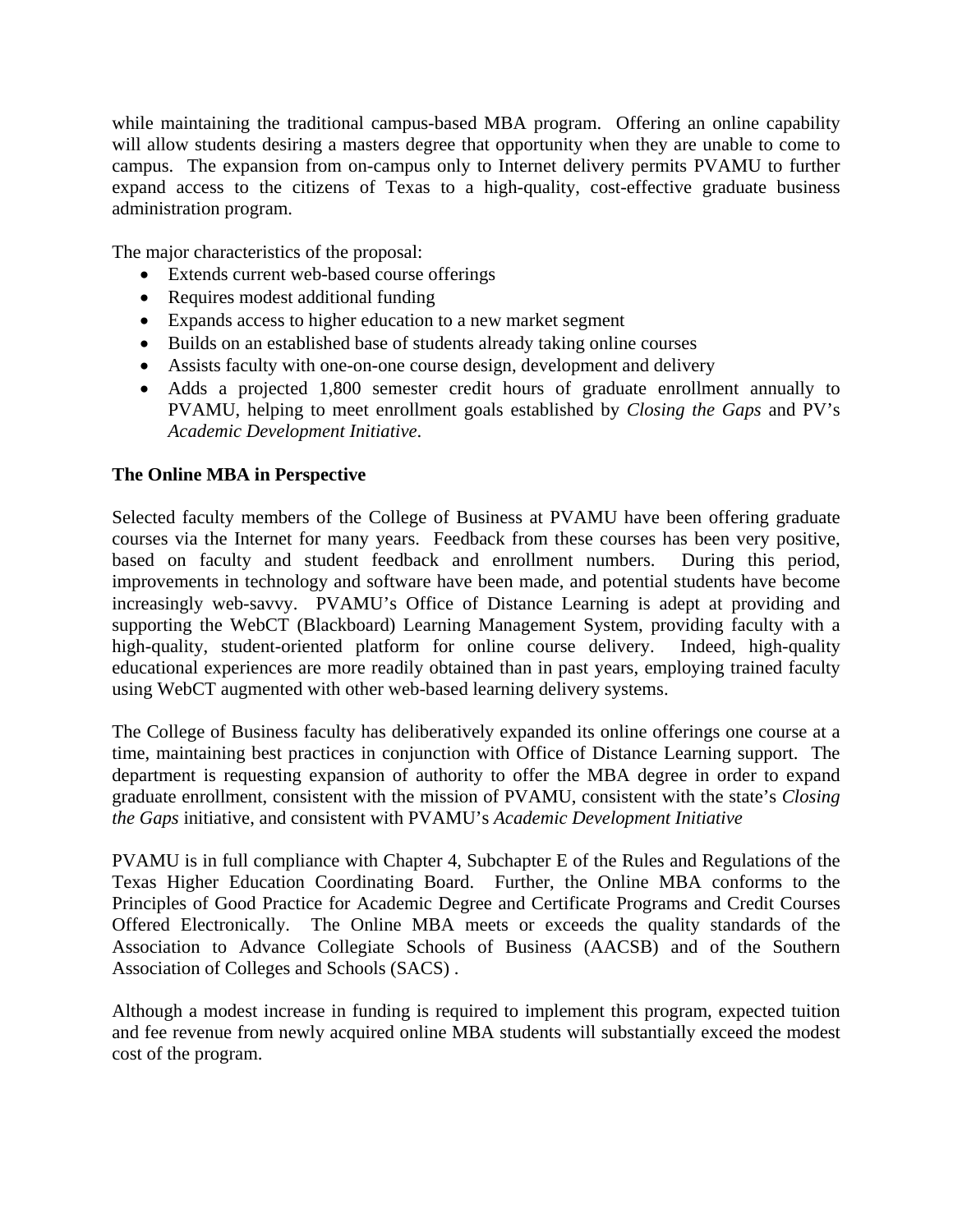**Attachment List of Courses to Support Offering the MBA Program via the Internet** 

|                                                                                          | <b>Hrs</b>     | <b>Instruction</b><br><b>Mode</b> | <b>Timeline for</b><br>Development as an |
|------------------------------------------------------------------------------------------|----------------|-----------------------------------|------------------------------------------|
| <b>Prerequisite Courses (only for students without</b><br>undergraduate business degree) |                |                                   | <b>Internet Course</b>                   |
| ACCT 5003, Concepts of Accounting                                                        | 3              | Internet                          | Spring 2008                              |
| ECON 5003, Concepts of Economic Analysis                                                 | 3              | Internet                          | <b>Already Developed</b>                 |
| FINA 5003, Concepts of Finance                                                           | 3              | Internet                          | Spring 2008                              |
| FINA 5013, Legal Environment of Business                                                 | 3              | Internet                          | Spring 2008                              |
| MRKT 5003, Concepts of Marketing                                                         | 3              | Internet                          | Spring 2008                              |
| MGMT 5003 Concepts of Management                                                         | $\overline{3}$ | Internet                          | Spring 2008                              |
| MGMT 5113, Business Statistics                                                           | $\overline{3}$ | Internet                          | <b>Already Developed</b>                 |
| <b>TOTAL</b>                                                                             | 21             |                                   |                                          |
| <b>Core Courses</b>                                                                      |                |                                   |                                          |
| ACCT 5103, Managerial Accounting                                                         | $\mathfrak{Z}$ | Internet                          | Spring 2008                              |
| MISY 5203, Managerial Communication                                                      | $\overline{3}$ | Internet                          | Spring 2008                              |
| MISY 5513, Management Information Systems                                                | 3              | Internet                          | <b>Already Developed</b>                 |
| ECON 5103, Managerial Economics                                                          | 3              | Internet                          | <b>Already Developed</b>                 |
| FINA 5103, Theory of Financial Management                                                | $\overline{3}$ | Internet                          | Spring 2008                              |
| MGMT 5103, Organizational Behavior                                                       | 3              | Internet                          | Spring 2008                              |
| MGMT 5123, Quantitative Analysis                                                         | 3              | Internet                          | Spring 2008                              |
| MGMT 5433, Production and Operations Management                                          | $\overline{3}$ | Internet                          | Spring 2008                              |
| MGMT 5323, Strategy and Policy                                                           | 3              | Internet                          | Spring 2008                              |
| MRKT 5303, Marketing Management                                                          | $\overline{3}$ |                                   | <b>Already Developed</b>                 |
| <b>TOTAL</b>                                                                             | 30             |                                   |                                          |
| <b>Elective Courses (select any two)</b>                                                 |                |                                   |                                          |
| FINA 5313, Investment Management and Analysis                                            | 3              | Internet                          | Spring 2009                              |
| <b>ECON 5313 International Trade and Business</b>                                        | 3              | Internet                          | To be determined                         |
| FINA 5333, International Finance                                                         | $\overline{3}$ | Internet                          | To be determined                         |
| MGMT 5343, Human Resource Management                                                     | 3              | Internet                          | To be determined                         |
| MGMT 5613, Special Topics                                                                | $\overline{3}$ | Internet                          | To be determined                         |
| MRKT 5313 International Marketing                                                        | $\overline{3}$ | Internet                          | Spring 2009                              |
| MGMT 5353 Entrepreneurship and Innovation                                                | 3              | Internet                          | To be determined                         |

Not all courses available as electives in the traditional MBA program will be offered online. However, the online course offerings will be sufficient to guarantee that a student enrolled in the Online MBA can complete degree requirements over any 24-month period.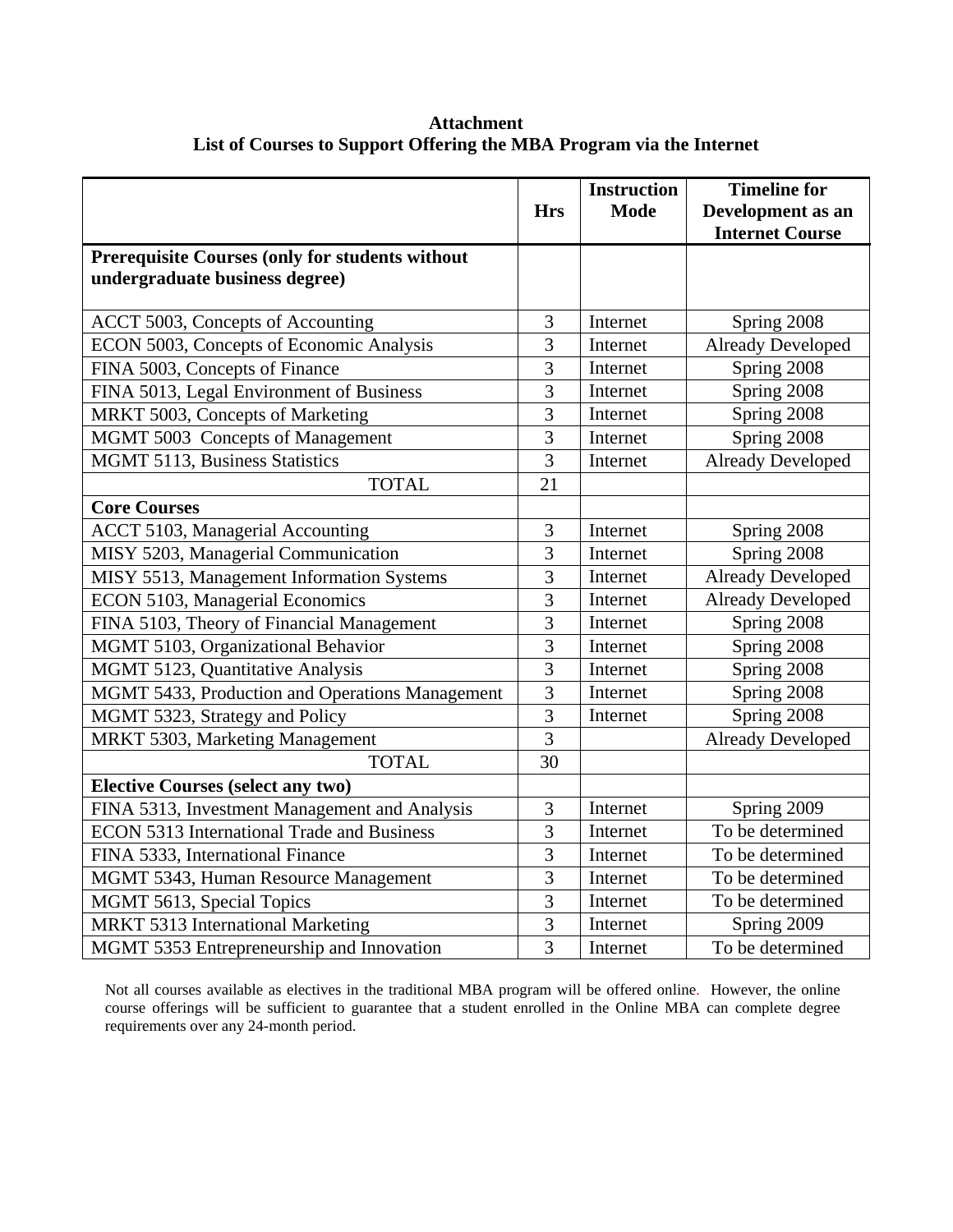#### **Attachment Semester Credit Hours Requirements for the Online MBA**

Matriculant has a bachelor's degree in a non-business discipline:

| 2 Elective Courses @ 3 SCH<br><b>Total</b> | $=$<br>$\equiv$ | 6 SCH<br><b>57 SCH</b> |
|--------------------------------------------|-----------------|------------------------|
| 10 Core Courses @ 3 SCH                    | $=$             | 30 SCH                 |
| 7 Prerequisite Courses @ 3SCH              | $=$             | 21 SCH                 |

A student whose undergraduate program includes some subject content equivalent to the prerequisite courses may be exempted from selected courses. A student may also receive an exemption from specific prerequisite courses through examination or transfer.

Matriculant has a bachelor's degree in a business discipline:

| 10 Core Courses @ 3 SCH    | $=$ | 30 SCH |
|----------------------------|-----|--------|
| 2 Elective Courses @ 3 SCH | $=$ | 6 SCH  |
| Total                      | $=$ | 36 SCH |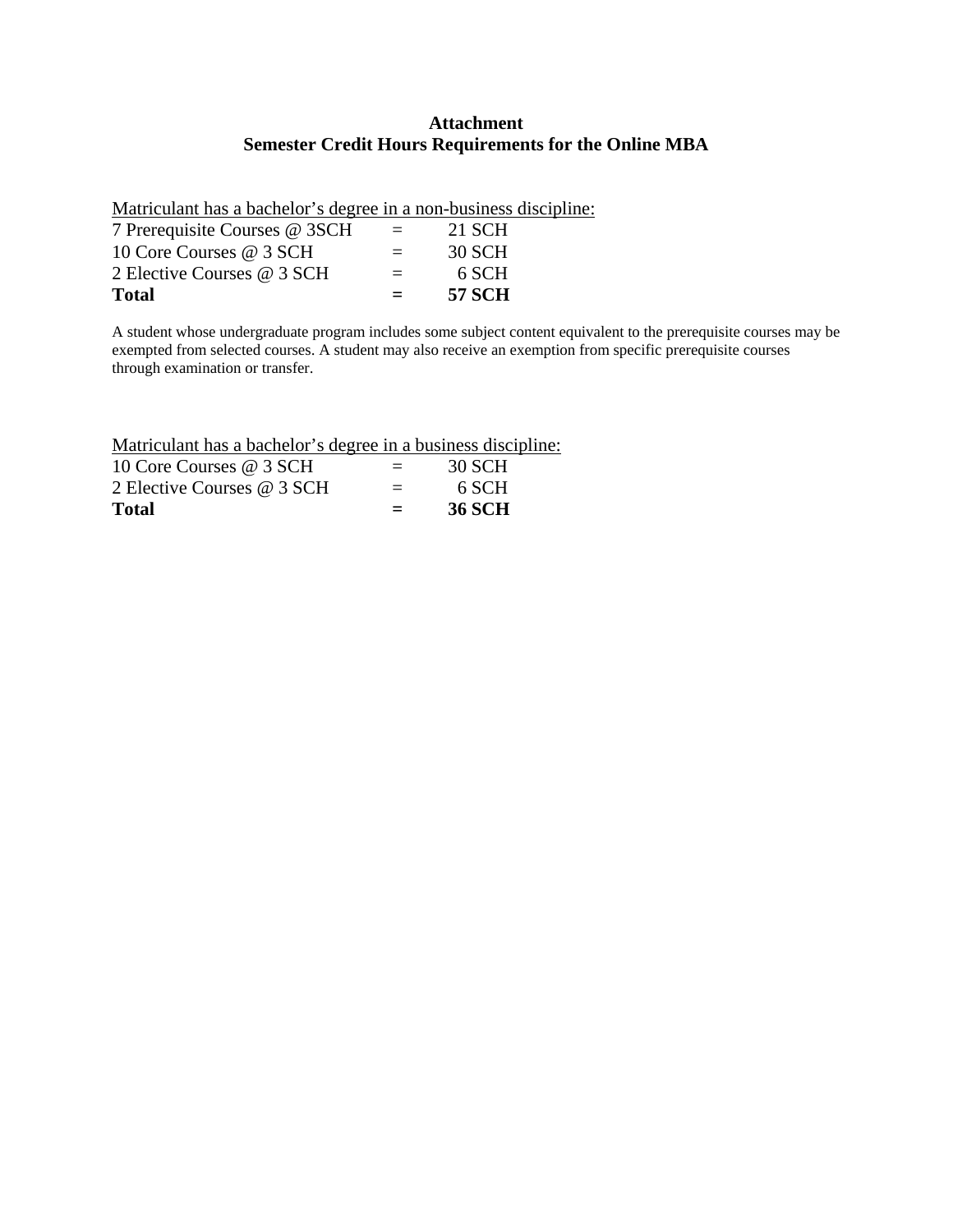| Name                   | <b>MBA Courses Taught</b>                     | List of Academic Credentials,                                          | Other          |
|------------------------|-----------------------------------------------|------------------------------------------------------------------------|----------------|
|                        |                                               | Qualifications, and                                                    | Qualifications |
|                        |                                               | Competencies                                                           | or Experience  |
| Balijepally, VenuGopal | <b>MISY 5103</b>                              | Ph.D. U. of Texas - Arlington 2006                                     |                |
| Bell, Reginald         | <b>MISY 5203</b>                              | Ph.D. U. of Missouri – Columbia<br>1997                                |                |
| Chen, Wenshin          |                                               | Ed.D. University of Houston 2005;<br>Ph.D. U. of South Australia, 2008 |                |
| Chong, Gin             | ACCT 5003, ACCT 5103                          | Ph.D. University of Sheffield 1998                                     | CA             |
| Debnath, Sukumar       | MGMT 5103, MGMT 5323                          | D.B.A. Mississippi State Univ. 1988                                    |                |
| Gupta, Omprakash       | MGMT 5433, MGMT 5323,<br>MGMT 5123, MGMT 5113 | Ph.D. Purdue University 1980                                           |                |
| Feucht, Fred           | <b>ACCT 5003</b>                              | Ph.D. Texas A&M University 2004                                        | <b>CPA</b>     |
| Handforth, Frank       | FINA 5313, FINA 5103                          | Ph.D. University of Mississippi 2003                                   | <b>CFA</b>     |
| Hill, Jeanne           | MRKT 5003, MRKT 5303                          | Ph.D. University of Alabama 1976                                       |                |
| Huang, Henry           | ACCT 5003, ACCT 5103                          | Ph.D. University of Houston 2005                                       | JD; CPA        |
| Joonas, Kishwar        | MRKT 5303, MRKT 5313                          | D.B.A. Louisiana Tech Univ. 2004                                       |                |
| Khan, Moosa            | <b>FINA 5003</b>                              | Ph.D. Simon Fraser University 1986                                     |                |
| Langley, Sonja         | <b>ECON 5103</b>                              | Ph.D. Auburn University 2003                                           |                |
| Lee, Brian             | <b>ACCT 5103</b>                              | Ph.D. Temple University 1994                                           | <b>CPA</b>     |
| Mahfouz, Ahmed         | MISY 5103, MISY 5513                          | Ph.D. Texas A&M University 2004                                        |                |
| Opara, Emmanuel        |                                               | D.B.A. Golden Gate University 1995                                     |                |
| Quazi, Rahim           | <b>ECON 5313</b>                              | Ph.D. University of Illinois 1999                                      |                |
| Quddus, Munir          |                                               | Ph.D. Vanderbilt University 1985                                       |                |
| Robinson, Sammie       | <b>MGMT 5353</b>                              | Ph.D. University of Kansas, 2002                                       |                |
| Tandon, Sudhir         |                                               | Ph.D. Texas Tech University 1995                                       |                |
| Vanakumari, Manoj      | <b>MGMT 5113</b>                              | Ph.D. U. of Texas - Dallas 2007                                        |                |
| Vetter, William        | <b>FINA 5013</b>                              | LL.M. The National Law Center<br>1986                                  | JD             |
| Williams, Michael      | <b>ECON 5003</b>                              | Ph.D. Rice University 1996                                             |                |

## **Attachment Roster of Instructional Staff**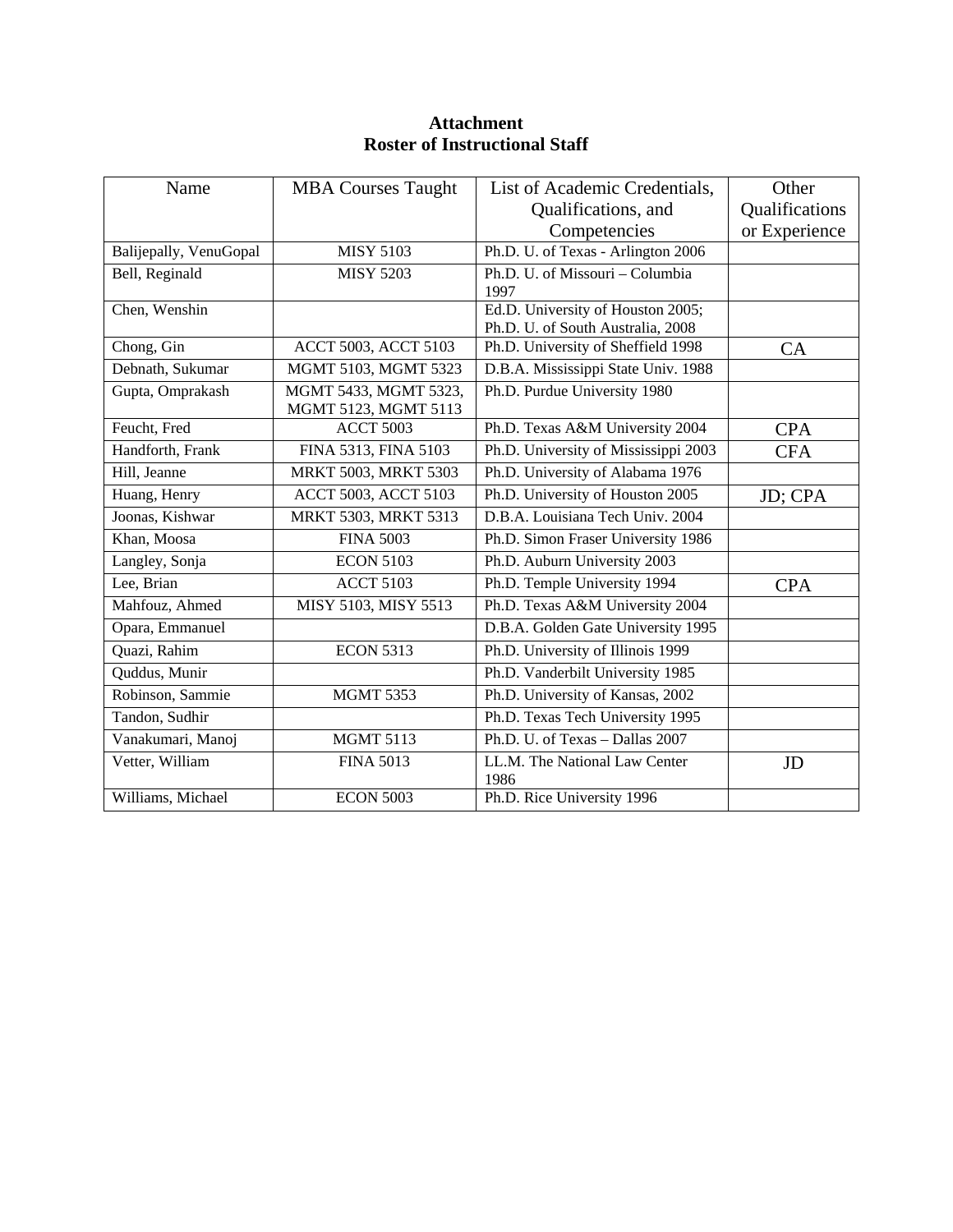|     |                                                                              | <b>TOTAL REVENUES:</b>                                                                                                                                           | \$90,736                |  |  |
|-----|------------------------------------------------------------------------------|------------------------------------------------------------------------------------------------------------------------------------------------------------------|-------------------------|--|--|
|     | Other Funding**                                                              | (Univ. DE fee, \$33/SCH)                                                                                                                                         | \$26,730                |  |  |
|     | Other State Funding**<br>Reallocation of Existing Funds**<br>Federal Funds** | (COB differential tuition; \$20 SCH)                                                                                                                             | \$16,200                |  |  |
|     | Local Funds**                                                                | State Appropriations (810 SCH x \$59.02 Formula funding)                                                                                                         | \$47,806                |  |  |
| II. | Category                                                                     | INCOME (2008-2009; Annual, based on SCH count)                                                                                                                   | <b>Estimated Income</b> |  |  |
|     |                                                                              | (The one time development and maintenance expenses associated with this program will<br>be covered from the COB Graduate Incremental Tuition Account No: 112040) |                         |  |  |
|     |                                                                              | Other (specify); Bandwidth usage (12 month@\$160/m); annual __\$1,920_______ (annual)<br>(Account No. 224539 - Distance Learning Fee)<br><b>TOTAL COSTS*</b>     | \$49,920                |  |  |
|     | <b>Supplies and Materials</b>                                                |                                                                                                                                                                  |                         |  |  |
|     | Maintenance and Operation                                                    |                                                                                                                                                                  |                         |  |  |
|     | <b>Equipment and Facilities</b>                                              |                                                                                                                                                                  |                         |  |  |
|     |                                                                              | Student Support Services (TA, \$12/hourx10hours/week, 50 wks) _\$6,000 ______ (annual)                                                                           |                         |  |  |
|     | Personnel*<br>Administrative<br>Support (Secretarial, etc.)                  | Faculty (12 courses, development @ \$3,500/course)                                                                                                               | $\_42,000$ (one time)   |  |  |
|     | <b>Distribution Costs</b>                                                    |                                                                                                                                                                  |                         |  |  |
|     | <b>Acquisition Costs</b>                                                     |                                                                                                                                                                  |                         |  |  |
|     | <b>Category</b>                                                              |                                                                                                                                                                  | <b>Estimated Cost</b>   |  |  |
| I.  | INSTRUCTIONAL TELECOMMUNICATIONS COSTS ESTIMATE FORM<br>COSTS (2008-2009)    |                                                                                                                                                                  |                         |  |  |

**Attachment** 

\* Include cost of faculty and an estimate of the pro-rated cost of administrative and support personnel directly involved in instructional telecommunications activity.<br>"Specify source(s)